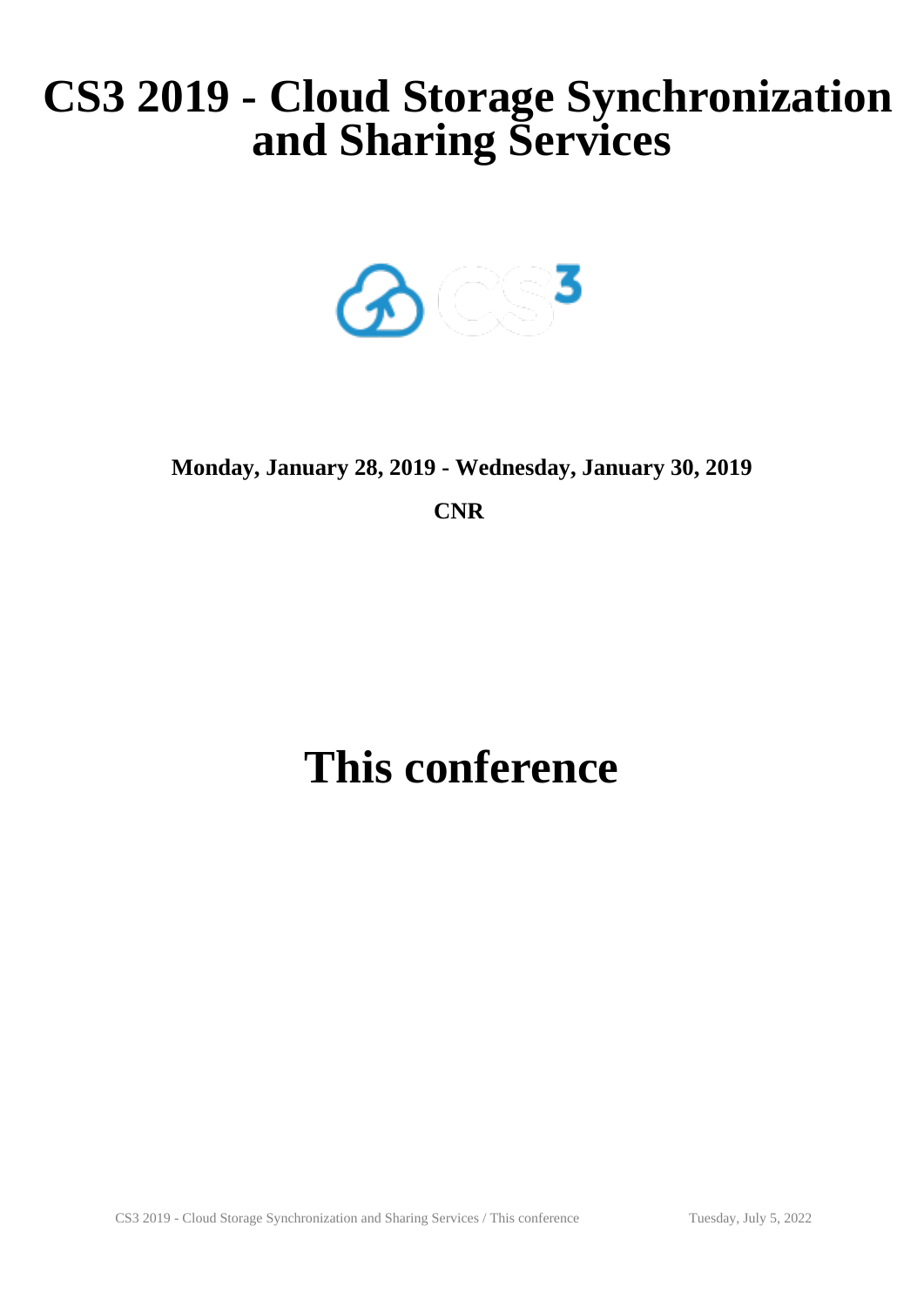The Cloud Storage Services for File Synchronization and Sharing (CS3) in about innovative storage systems and their integration with user environments to enable progress in data sciences at all levels: local laboratory, regional collaborations and global science. CS3 applications range from innovative big-data analysis to science outreach and education.

In addition to the well-established format we also added new tracks this year to include new areas of interest which emerged lately: Open Data Ecosystems and CS3

Cloud infrastructure and software stacks for data science (CISS)

A number of displays will be available for **digital posters**. They have to be in JPG format, 1080x1830 (width\*height) pixels in size. Posters will be shown at the conference premises and uploaded on the conference site, and can be posted here: https://pandora.infn.it/public/09ec1e before January 18, 2019.

# **Keynote**

**Open Deep Learning and Data Management of large datasets in hybrid Clouds: a practical view** by Davide Salomoni, Istituto Nazionale di Fisica Nucleare.

Davide is now Director of Technology at the INFN in Bologna (CNAF). It is an excellent news that Davide accepted our invitation given his experience in large-scale distributed computing (Grid, Cloud) within large international multiscience project.

Davide will let us explore how an open "Deep Learning as a Service" paradigm can be applied to public or private cloud infrastructures. The keynote will cover topics such as dynamic, on-demand orchestration, data placement and instantiation of DL environments for the efficient analysis of very large datasets over distributed clouds, real-time handling of ingested data, and publication of reusable, trained datasets into open catalogues - with emphases on concrete cases and experience.

## **Invited Talk**

**Building an EOSC in practice** by Isabel Campos Plasencia, Spanish National Research Council - **CSIC** 

Isabel will give us a complete overview of the European Open Science Cloud (EOSC) and discuss the main challenges and opportunities.

## **User Voice: Novel Applications**

This track is for novel applications and user scenarios which are enabled by the CS3 services with innovative data access and sharing functionality.

One such example is the usage of interactive notebooks which enable collaborative data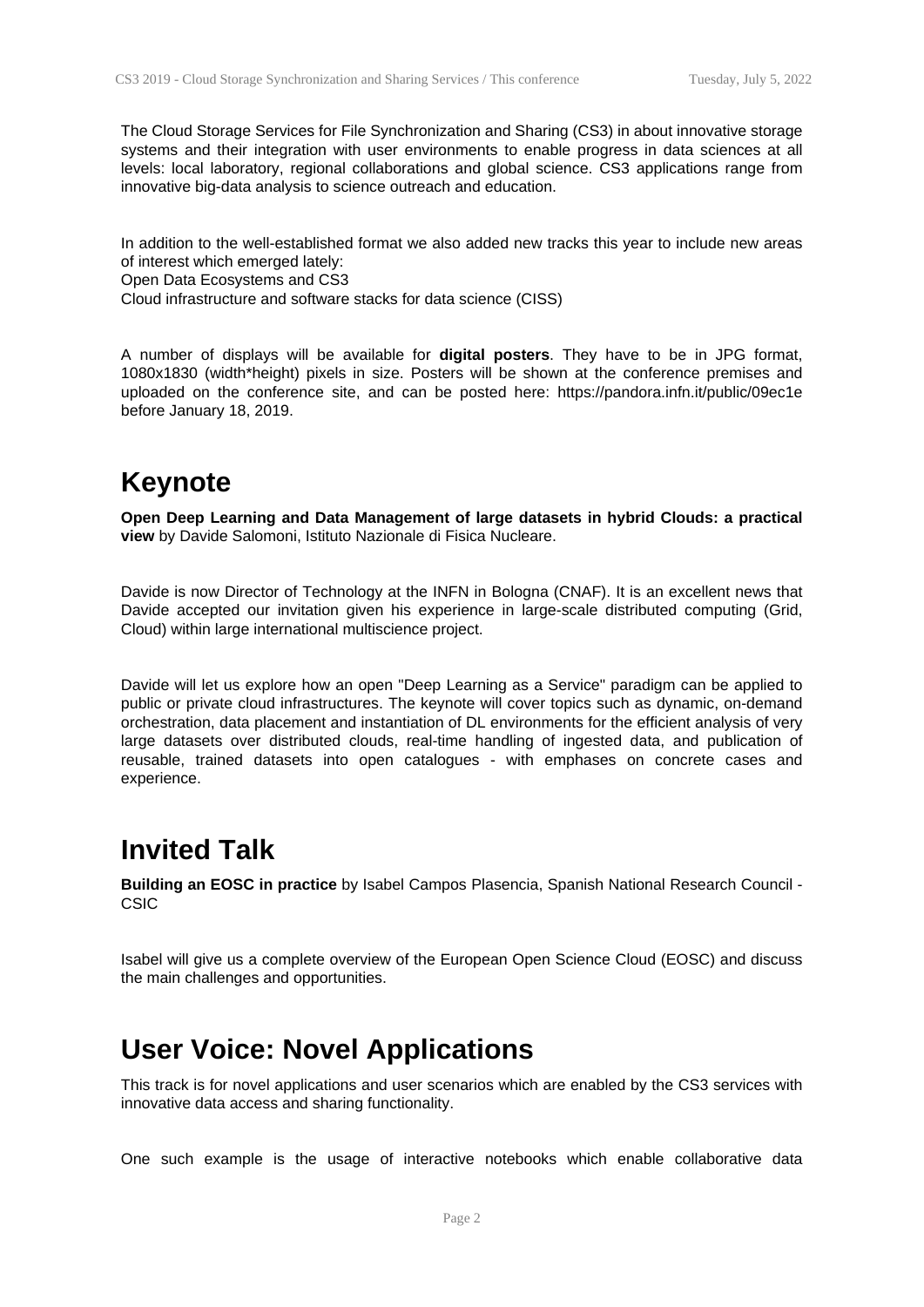processing. Notebooks naturally become environments for data curation, data preservation, educational and outreach. The ease of access and the self-documenting feature of notebook-based environments complement and cooperate with sync and share environment.

Analysis platforms have the potential to become the aggregation point for other services, notably specialised data viewers, collaboration tools, documentation and more.

# **Scalable Storage Backends for Cloud, HPC and Global Science**

This storage track is the place for providers, advanced users and integrators of innovative storage solutions, motivated by several scenarios described below.

High-performance and cost-effective storage solutions are important to scale up and evolve data and synchronization services in the context of Cloud, HPC and global scientific environments.

The separation between the storage backend used by sync&share services and analytics environments brings no user benefit: it prevents the users to easily share algorithms and results; it also complicates data correlation and full-statistics access; ultimately hardware resources are not optimally used and managed.

Seamless integration of storage into sync&share environment may facilitate egress and ingress of data to specialized systems such as HPC.

Modern scalable storage backends should easily support many thousands of concurrent clients and have multi-PB storage capacity. To allow federating distinct storage resources, multi-site capabilities are quite important; cache capabilities to improve user experience and system resilience are also interesting.

#### **Synchronization/Sharing Technology & Research**

Classic CS3 track presenting and discussing technical building blocks of CS3 services: technology, design, experimentation and engineering results.

Main topics: Algorithms and protocols for file sync and sharing Sharing and metadata semantics Service reliability and data integrity Innovative desktop and mobile integration Monitoring and performance analysis New user interfaces

...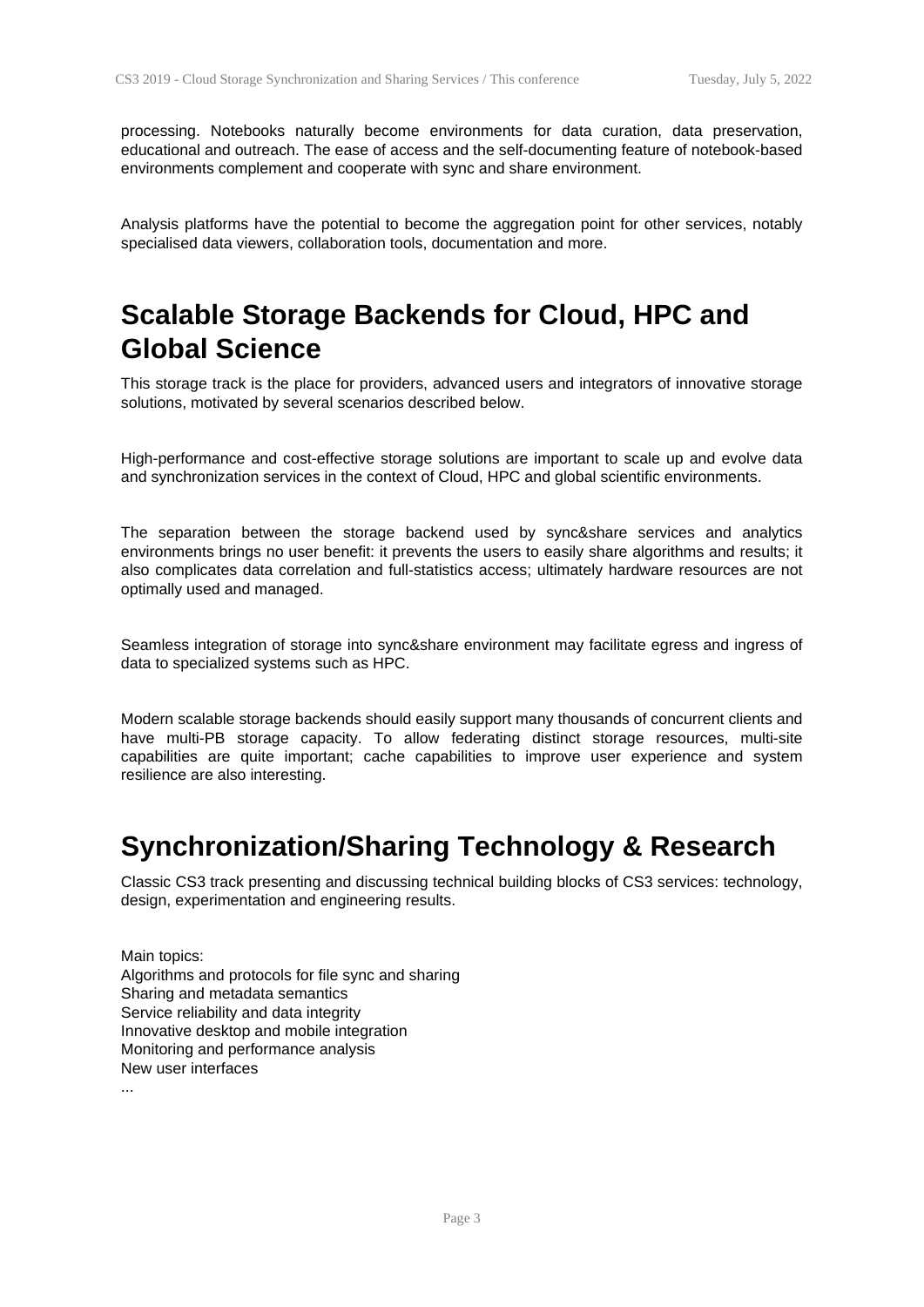# **File Sync&Share Products for Home, Lab and Enterprise**

This is the presentation session for software companies developing File Sync&Share products: evolution and latest releases, planned new features and development roadmap.

Past speakers included: Nextcloud, Owncloud, Powerfolder, Pydio, Seafile, Syncany

## **Open Data Ecosystems and CS3**

This is a new discussion track on the future open data ecosystems and CS3 services, given the evolutionary path described below.

It has taken five years for CS3 type services to mature from the GB-range niche sync&share platforms for early adopters they were initially, into what they currently are for many R&E eInfra providers: their default collaboration and live-data holding platform often in the PB range.

In those same 5 years, other aspects of the digital Open Data / Open Science landscape were abuzz as well; open publishing, data packaging and portability, identity minting, data citation; and around these topics and principles, too, organisations have sprung up, such as RDA, ORCiD, DataCite, GO-FAIR, the Open Science Foundation etc.

Up until recently these developments happened largely in isolation from each other. At the current state of maturity and community uptake however, it seems the next logical step is to combine these various systems and services and investigate what progress can be made in open science if a joint-up, coordinated system is presented to researchers.

This session invites submissions on implementations of and experiences with such joint-up open science / open data systems, where a CS3 type service acts as the live data fulcrum.

# **Cloud infrastructure and software stacks for data science**

This new track explores CS3 services in a broader context of modern cloud infrastructure and software stacks (CISS).

Integration between CS3 and CISS aims at providing uniform environments shared across different researchers; access to computing facilities or workflow engines like batch facilities, Openstack&container services, Spark clusters, Cloud-based resources, GPU hardware and more.

Keywords: New Research Environments Data Management and Workflows File Transfer & Distribution Virtualization: Open Stack, Open Nebula Containers and Orchestration: Kubernetes, Mesos